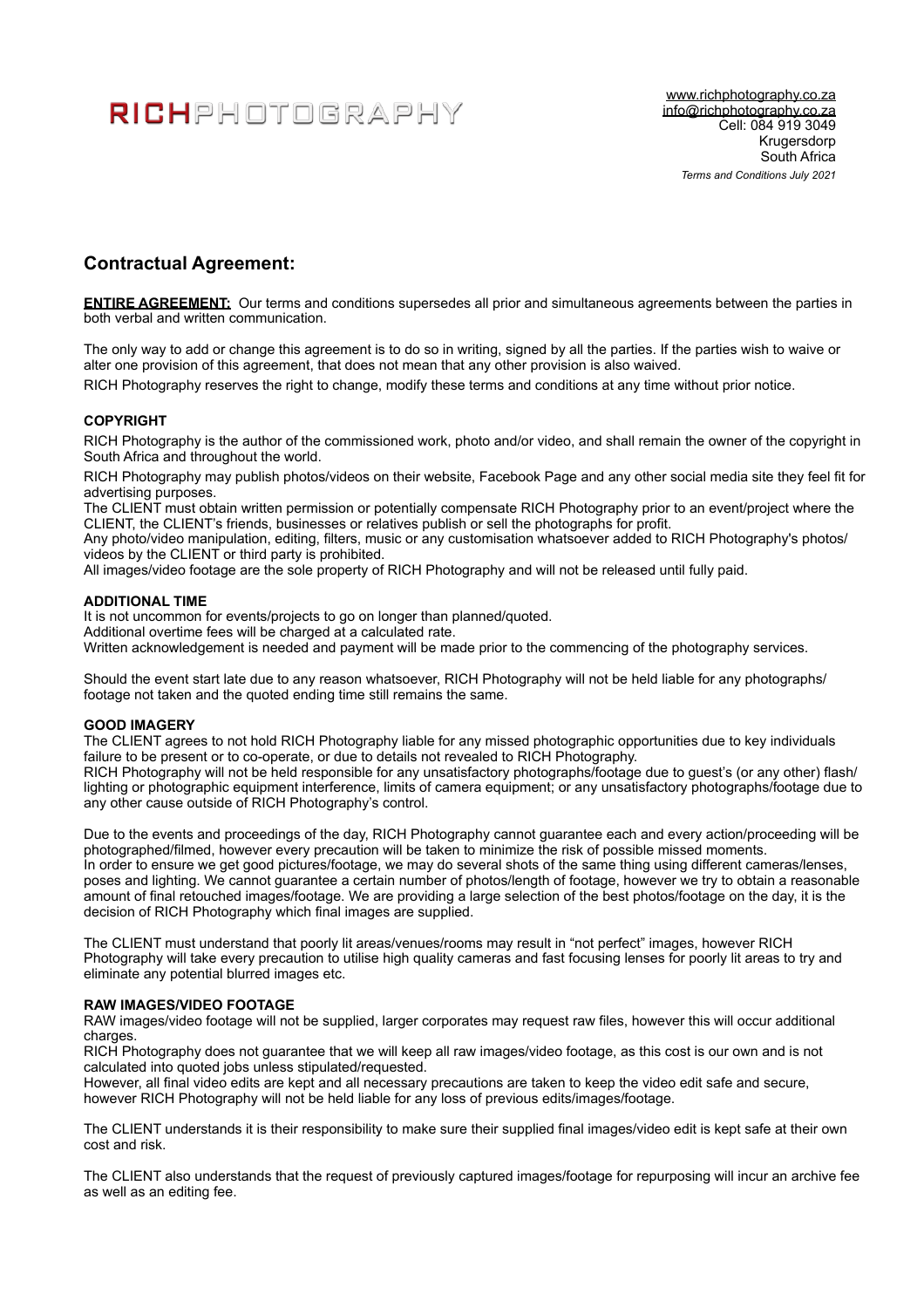# **DELIVERY**

This type of process takes time and good imagery/video edits cannot be rushed. RICH Photography will always strive to get images/video edits out as soon as possible. The below are basic waiting times for each genre and are all season dependent, unless stated otherwise on your quotation/invoice, however these are an average:

Weddings - 4 to 12 weeks Events - 1 to 6 weeks

Engagement/Couple sessions/Matric Farewells - 2 to 4 weeks Corporates/Products - 1 to 6 weeks

The CLIENT understands that trying to copy/mimic previously seen images/footage will take longer than expected, it will also disrupt the flow of the photographer. RICH Photography will not be held liable for any loss of quantity/quality of images.

If the CLIENT wants the edits sooner than the estimated period, an Express Edit fee is optional and will be quoted accordingly based on the project. If the CLIENT does not opt for the Express Edit option, their project will follow the above delivery times.

RICH Photography will not entertain any queries on 'when edits will be completed'. The CLIENT understands that constant queries on projects and edits will hinder the editing time as multiple clients will often contact RICH Photography for edits.

All edits will be supplied on Google Drive unless stipulated otherwise.

#### **CO-OPERATION AND SHOOTING TIME**

The CLIENT agrees to a positive co-operation and communication for the best results possible within the definition of this agreement. RICH Photography is not liable for individuals who do not co-operate or those not present during all photography/ filming sessions, nor for missed photos/images due to details not given/revealed to the photographer.

RICH Photography will not be held accountable for not photographing/filming desired people if there is no one to assist in identifying or gathering people for photograph/s.

We recommend an individual with a strong personality and voice who can gather groups, family, individuals or key people.

Photographs/Footage will be taken to illustrate the event/proceedings through the eyes of RICH Photography. Thus, unreasonable monitoring of what is being captured will upset the flow and ideas of photography/videography and RICH Photography will not be held liable for the quality, look and feel of any photographs.

#### **HOUSE RULES**

RICH Photography is limited by the guidelines of the ceremony official or the reception/venue site management. Negotiations with the officials for moderation of guidelines is the CLIENT's responsibility.

RICH Photography will offer technical recommendations only. We will do our best to accommodate any request within reasonable terms, and we will also make suggestions and provide direction if necessary or asked.

#### **LIMITS OF LIABILITY**

It is further understood that in the unlikely event the photographer/videographer is injured or becomes too ill to capture the event/project. If the situation should occur and *a suitable replacement is not found*, responsibility and liability is limited to the return of all payments received for the event package.

In addition, if any equipment (ie. camera equipment, memory card/s, hard drives, computers, backups, flash equipment and other related equipment) is lost, damaged, stolen or damaged in any way including by fire or any act of God, RICH Photography will not be held liable. All necessary precautions to recover data/images will be taken however it is not guaranteed that RICH Photography will be able to recover what is lost.

The CLIENT agrees that on the day of the shoot, a safe area for the storage of camera gear will be supplied, if not, RICH Photography must be notified 72 hours prior to the shoot in order to arrange, and quote for an additional assistant.

Lighting is a crucial part of photography/film making, many venues, guest houses and other areas where events take place are often poorly lit. RICH Photography will do their utmost best to maintain a high quality image however we will not be liable for poorly lit rooms, thatch roofs, venues or images. In addition, any act of God including rain, wind, lightning etc. we cannot guarantee and are not liable for limited or unsatisfactory images however RICH Photography will take the necessary steps to try and produce satisfactory images.

#### **ALBUMS, PRINTS, POST WORK**

Album design is of RICH Photography's choice based on images used. The CLIENT must state in writing within one week after the wedding if any guests/persons must not be included in the album. RICH Photography will only select images that suit the design of the book and RICH Photography will not be held liable for any reprints due to design. If the CLIENT wishes to change images or design, an additional cost will be quoted first, the CLIENT would need to pay the outstanding quote prior to seeing a new proof.

Any printing errors will be taken up with the printers and will not be at the CLIENT's cost.

If making use of an external or independent printer not recommended by RICH Photography please ensure their colour calibration is correct to the universal and world wide accepted Apple Mac standard.